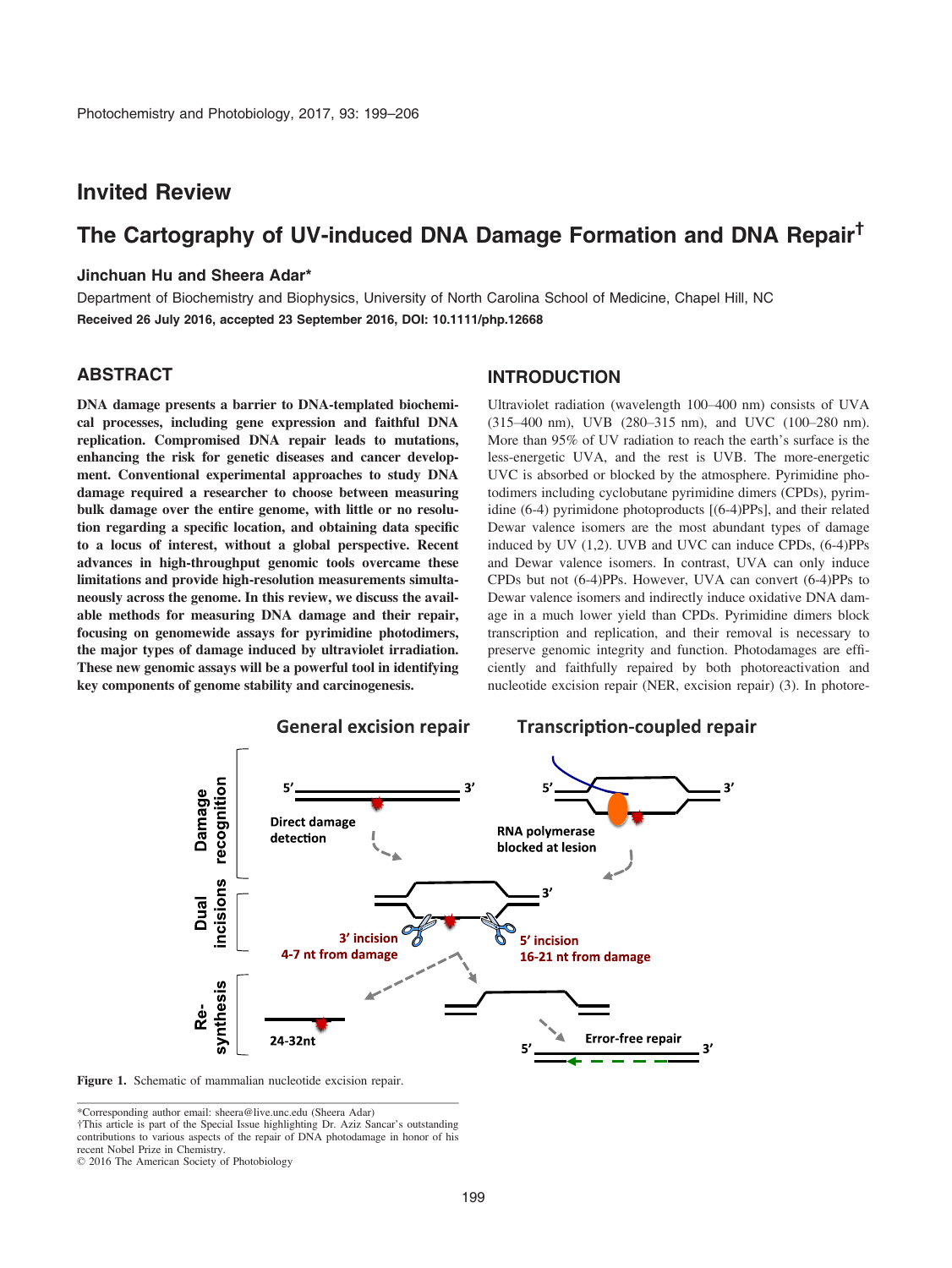activation, a single photolyases enzyme harnesses the energy in light photons to reverse the damage. Photolyases specific for either CPD or (6-4)PP have been identified in bacteria, yeast, insects, plants, and marsupial mammals. In other mammals, including humans, in the absence of a photolyase homologue, nucleotide excision repair is the sole mechanism for removing photodimers. Mammalian excision repair is orchestrated by at least 11 enzymes (comprised by 30 polypeptides) in a multistep process (Fig. 1) (4). Repair is divided into three major steps: (1) recognition of the damage, which can occur either directly (in general repair), or in a transcription-coupled manner (in transcription-coupled repair), (2) incision  $3'$  and  $5'$  of the damage, removing a nucleotide stretch (24–32 nt) and leaving a single-stranded gap, and (3) gap-filling DNA synthesis and ligation to restore intact double-stranded DNA. Mutations that inactivate excision repair genes cause the severe genetic diseases xeroderma pigmentosum (XP), Cockayne syndrome (CS), and trichothiodystrophy (TTD) (5). Even attenuated repair resulting from polymorphism and not inactivation of excision repair genes can lead to enhanced cancer risk (6,7).

In over three decades of biochemical research, Prof. Aziz Sancar's seminal contributions have led to detailed mechanistic understanding of both the photoreactivation and excision repair mechanisms, which are both reviewed in detail in this issue (3,8–10).

While the mechanism of damage formation and repair is well understood, there are still many open questions regarding the effect of chromatin context, transcription, and replication on DNA damage sensitivity. A comprehensive understanding of damage formation and DNA repair in an active nucleus requires high-resolution genomewide measurements. In this review, we discuss the available methods for measuring UV-induced DNA damage and DNA repair, and the current genomewide methodologies available for their analysis.

### METHODS FOR MEASURING UV-INDUCED DNA DAMAGE AND DNA REPAIR

The first evidence for DNA repair came from observation of "unscheduled DNA synthesis" which was then identified as repair replication. However, measuring repair by unscheduled DNA synthesis is indirect and limited to cells outside of S-phase (11). To date, the majority of methods used to quantify DNA damage and repair either study damage levels in the entire genome in "bulk" or study a specific locus at high resolution but with limited global perspective. There are three general approaches for photodimer detection: (1) enzymatic approaches that identify damage sites, (2) damage-specific antibodies, and (3) chromatographic techniques incorporating mass spectrometry (Fig. 2).



Figure 2. Illustration of the different approaches for measurement of UV-induced DNA damage and their repair.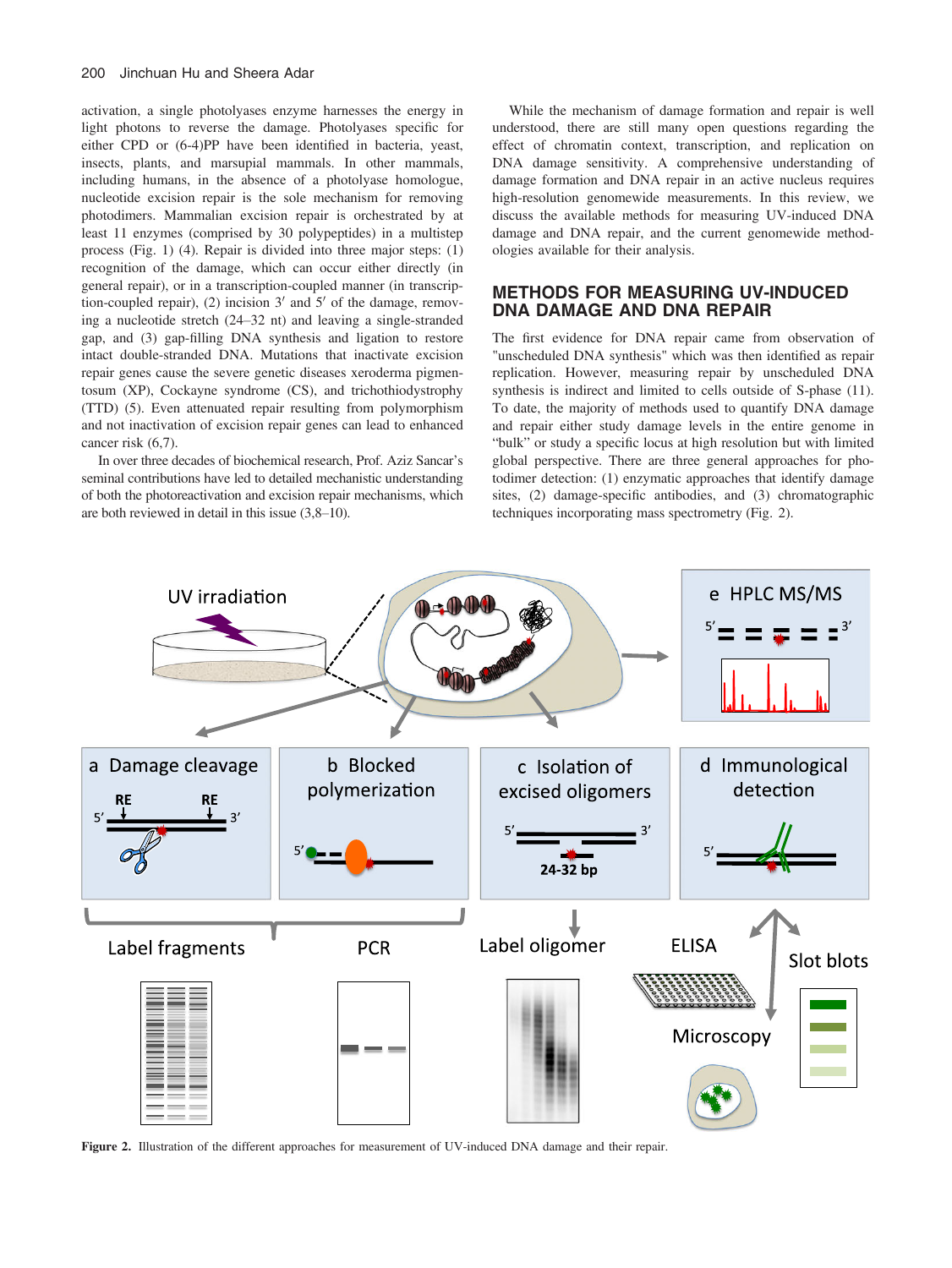The most common enzyme for photodimer detection is the T4 endonuclease V, which specifically nicks CPD sites. Similarly, the Saccharomyces Pombe Uve1p (UVDE) nicks DNA at damage sites but cannot discriminate between CPDs and (6-4)PP. In methods relying on these enzymes (Fig. 2a), the genome is first fragmented with restriction nucleases and then digested with damage-specific endonucleases. After digestion, single-stranded DNA is either labeled with site-specific radioactive or fluorescent probes (southern blot) (12,13), PCR amplified with primers (ligation-mediated PCR, or LM-PCR) (14), or end labeled by incorporation of radioactive deoxynucleotides (15), and separated by gel electrophoresis under denaturing conditions to sensitively detect damages at specific genomic loci. These methods provide single nucleotide resolution (with the exception of southern blot) and strand-specific information under physiological-relevant conditions. The damage level can be quantified by comparing digested and full-length products. Alternatively, quantitative assessment of global damage levels can be achieved by subjecting the digested DNA to single cell alkali gel electrophoresis (16). An alternative enzymatic strategy with a broader damage spectrum is based on DNA polymerization, which is blocked by the damage (17). This method is simple and straightforward and does not require nuclease treatment or labeling. However, it only has gene-level resolution, lower accuracy, and cannot separate two strands.

Using these sensitive and specific enzymatic approaches, Hanawalt and colleagues were able to first identify transcriptioncoupled repair in the DHFR gene locus (12), and the effect of nucleosome binding on DNA damage formation was first assayed by Smerdon and colleagues (18,19).

The development and commercialization of antibodies that specifically recognized photodimers opened the door to a variety of commonly used immunological methods (Fig. 2d). These include damage quantification by enzyme-linked immunosorbent assay (ELISA), radioimmunoassay (RIA), flow cytometry, immunoblots, immunoprecipitation, and visualization of damages in single cells using immunofluorescent microscopy (20,21).

While the enzymatic and immunological assays sensitively measure the overall damage levels, they cannot easily distinguish between the different dipyrimidines composing each type of UV photodamage. High-performance liquid chromatography coupled to tandem mass spectrometry (HPLC-MS/MS, Fig. 2e) of hydrolyzed DNA has the benefit of sensitively measuring the levels of all three photodimer types (CPD, (6-4)PP and Dewar isomers) in a single experiment, as well as being able to distinguish between damages in each of the four possible dipyrimidine combinations. Experiments in UVB and UVC irradiated DNA showed that (6-4)PP occur at an eight-fold lower frequency than CPDs and that the majority of photoproducts occur in T-T and T-C pairs (22,23). However, as these measurements are performed on hydrolyzed DNA, information on their genomic positions is lost.

With all the technologies mentioned above, repair is measured based on the calculated disappearance of damage. They are therefore limited in their sensitivity as they may not be able to accurately measure low levels of repair. A more direct assay measures excision repair based on the abundance of the excised oligomer released in vivo (Fig. 2c). While information on the overall levels of damage is lost, this assay can sensitively detect relatively low repair levels (24–26).

### GENOMEWIDE MAPPING OF UV-INDUCED DNA DAMAGE

The development of DNA microarrays and high-throughput sequencing technologies has given rise to a plethora of genomic methodologies that probe the entire genome in a single experiment. Methods for mapping protein binding (e.g. ChIP-chip/seq, (27)), nucleosomes (Mnase-seq (28,29)), nucleosome free regions (DNase-, FAIRE-, and ATAC-seq (30–33)), and transcription (RNA-seq (34)) have been constantly evolving and improving. However, methods for mapping DNA damage and repair have lagged behind. Mapping damages has several additional and unique challenges. First, as opposed to protein bound or transcribed regions that span dozens to thousands of nucleotides, damages are generally in one or two nucleotides. Second, damages can occur essentially everywhere in the genome (CPD dimers can occur in any pyrimidine pair, covering a total of 28% of the human genome), and third, in each cell in the population, damage will likely occur in a different position. As a result, accurate genomewide characterization of DNA damage levels and their repair requires high specificity, high resolution, and high genomic coverage.

The first method to map UV-induced lesions genomewide was based on immunoprecipitation with damage-specific antibodies, followed by microarray hybridization (Fig. 3a) (35). Briefly, genomic DNA is sheared by sonication and damaged DNA is immunoprecipitated. Damages are repaired in vitro, the dsDNA fragments are ligated to adapters, amplified by PCR and hybridized to microarray chips. This method has now been used to map UV-induced CPDs in yeast and human cells (35–37). In yeast and humans, CPD formation appears to be dictated mostly by the dipyrimidine frequency in the underlying sequence. In human cells, Zavala et al. reported hot spots for CPDs at sites adjacent to repeat sequences. The immunoprecipitation-based method has certain limitations in terms of sensitivity, specificity and resolution. The sensitivity and specificity depend on, and are limited by, the quality and availability of an antibody. As the resolution of the data is low, and the damage may be anywhere within the isolated double-stranded DNA, it is difficult to evaluate the specificity of the result by the sequence composition of the data itself. The resolution, currently in the range of several hundred base pairs, is determined by the fragments' size and the density of the microarray probes. Thus, this method cannot provide the precise position or strand of the lesion. However, these limitations can be improved by moving to a high-throughput sequencing platform that incorporates strand information, and perhaps by reducing fragments size after antibody binding, similarly to what was achieved in high-resolution ChIP-exo (38).

More advanced methods for mapping UV-induced dimers at single nucleotide resolution utilize enzymes that cleave DNA at damage sites. These methods are based to the previous damagedetection assays, except that high-throughput sequencing allows mapping of all the damage sites in the genome instead of detecting a single locus, by a specific probe or PCR primer. Excisionseq (Fig. 3b) makes use of the damage-specific endonuclease UVDE to map photodimers at single nucleotide resolution. To date, this method has only been applied to the yeast genome (39). UVDE nicks the DNA  $3'$  to photodimers. The photodimers at enzyme-generated ends were repaired by (6-4)PP or CPD photolyases to allow adapter-ligation. After PCR amplification, the exact position of the damage is identified by high-throughput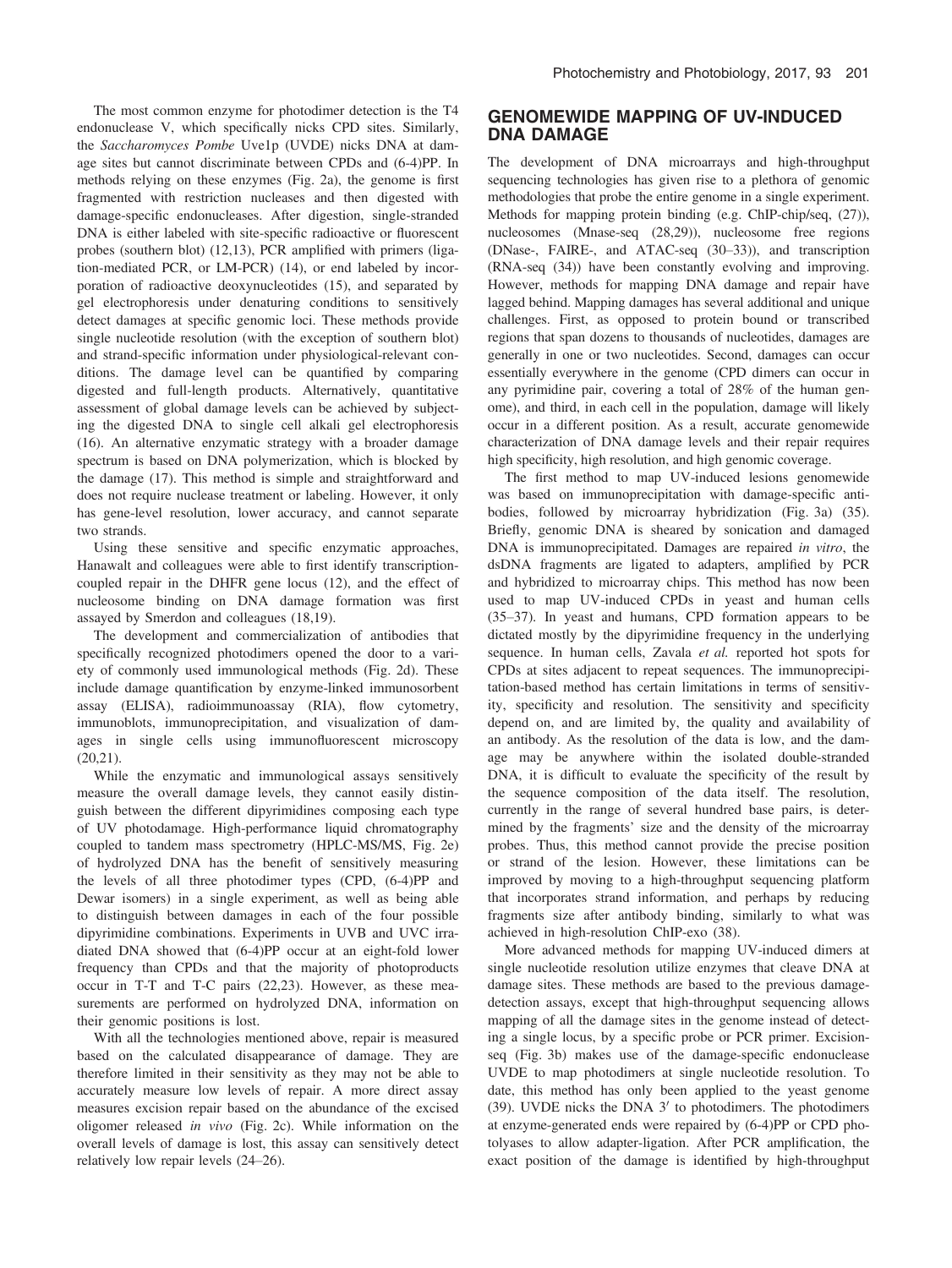

Figure 3. Methods for genomewide mapping of UV-induced photoproducts and their repair.

sequencing, based on the position of the fragment end. CPD and (6-4)PP were discriminated by the use of respective photolyase. The specificity and accuracy of this method are determined by UVDE. Because photodimers are only formed at dipyrimidine positions, this specificity can be evaluated by the enrichment of dipyrimidine sequences at the fragment ends. This single nucleotide resolution mapping of damage uncovered a sequence preference for an "A" downstream of (6-4)-TC dimers. The major drawback of this method is that it requires a very high and very genotoxic dose of UV (the study used 10 000 J  $\text{m}^{-2}$  254 nm UVC). In contrast to other damage-specific endonuclease-based methods, this high dose is necessary in order to generate the small fragment sizes for sequencing. The high resolution of this method therefore comes at a cost of not being able to study physiological conditions, or repair. "Postdigestion Excision-seq" was therefore developed to map physiological levels of damage (39). In this modification of Excision-seq, the DNA is fragmented and ligated to adapters, and only incubated with excision enzymes prior to PCR. The damage-containing fragments are thus excluded from the final sequencing libraries. This allows identification of damage sites based on signal depletion. However, the ability to identify physiological damage levels comes with a resolution cost, which is dictated once more by the fragment sizes.

Recently, Mao et al. developed CPD-seq (Fig. 3c), a method that provides single nucleotide resolution mapping of CPDs in yeast (40). This method is a modification of a previous method that mapped ribonucleotide incorporations (41,42). In CPD-seq, after UVC treatment, genomic DNA was sheared and ligated to adapters, followed by digestion with T4 endonuclease V and APE1 to produce a nick  $5'$  to the CPD. The generated ends were ligated to another adaptor to determine the exact position of CPDs by next-generation sequencing. Due to relatively high background, however, CPD-seq has currently only be performed in yeast irradiated with  $100 \text{ J m}^{-2}$  UVC, which is much lower than the dose

used in Excision-seq, but still higher than the common dose used in human cells (normally no more than 20 J  $m^{-2}$  UVC).

Both damage IP and Excision-seq have been applied to damages beyond UV dimers. Immunoprecipitation followed by microarray hybridization has been used to map cisplatin- and oxaliplatin-induced damages and can be modified for any damage that meets two basic conditions: (1) That specific antibodies are available for the damage, and (2) That the damage can either be reversed or does not block DNA polymerase activity, allowing amplification of damage-enriched DNA. Excision-seq has also been used to measure incorporation of uracils in the genome using a combination of the uracil DNA glycosylase (UDG) and the T4 endonuclease IV, which then cleaves the abasic site that is formed. In the future, Excision-seq and CPD-seq could be applied to other damage types for which specific glycosylases are available.

We have also recently reported the development of Damageseq (43), a method to map DNA polymerase blocking damages at single nucleotide resolution in the human genome (Fig. 3d). In Damage-seq, damaged genomic DNA is incubated with a highfidelity polymerase in vitro to precisely map the position of the damaged nucleotide. Damage-seq has been used to map damages induced by cisplatin and oxaliplatin, but it can be used to map UV-induced photodimers.

It is important to note that due to the nature of the genomewide measurements, none of the current methods inform on absolute damage or repair levels. However, incorporating an internal standard, such as UV-irradiated plasmid controls, could be used to quantify relative damage levels.

### GENOMEWIDE MAPPING OF ADDITIONAL TYPES OF DAMAGE

Several methods have been developed for mapping other type of DNA damages in a genomewide manner. These methods could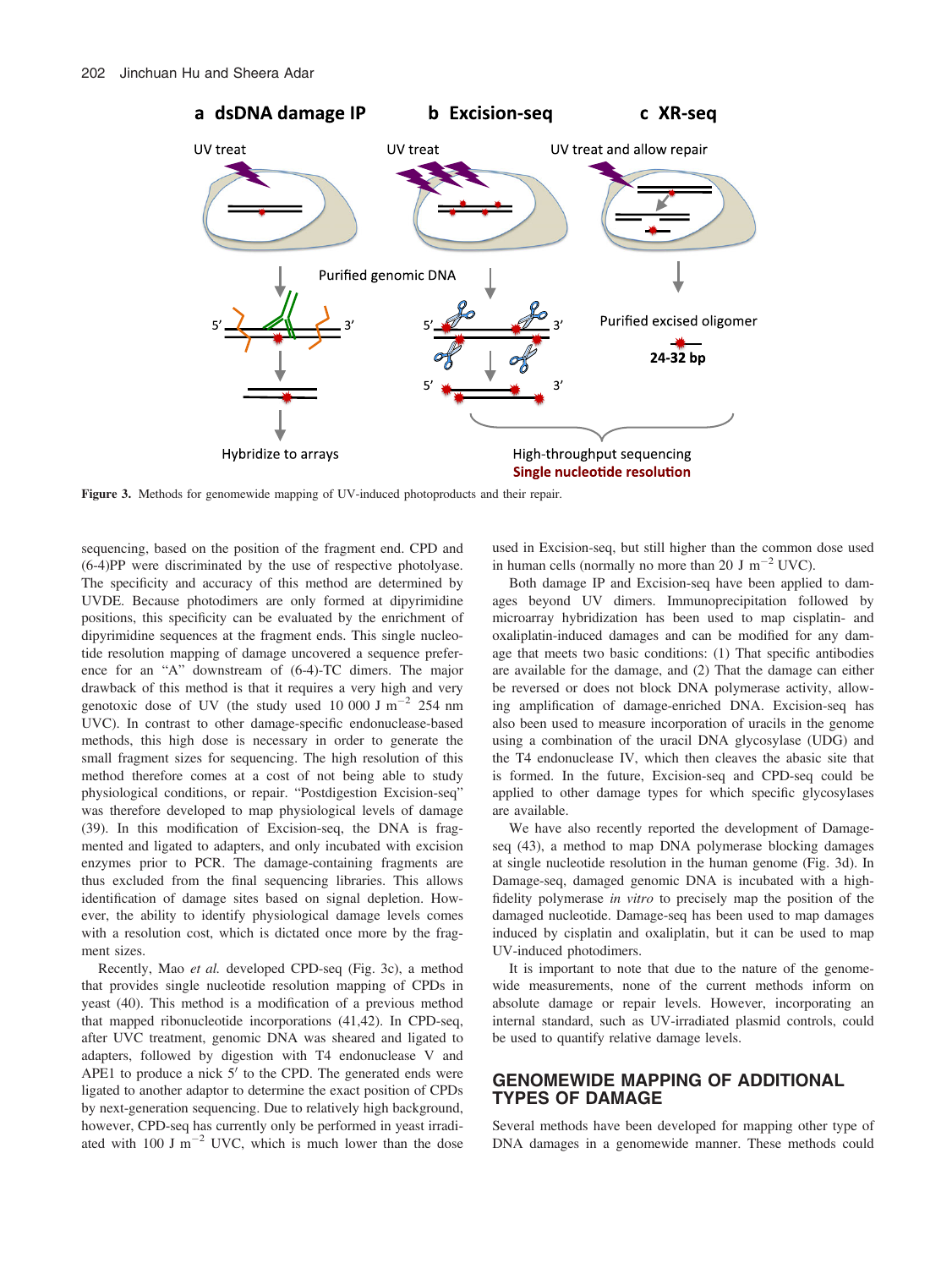#### Genomewide mapping of double-strand breaks

Double-strand breaks (DSBs) are one of the most studied types of damage and were the first to be targeted by genomewide methods. DSBs can be measured by detecting indirect markers (e.g.  $\gamma$ H2AX, RPA, or ssDNA) or consequence of incorrect repair (e.g. translocation or end-joining with insertion). Here, we focus on methods which directly capture break ends. The challenge for direct mapping of DSBs is to distinguish breaks induced in vivo from breaks formed during and after DNA extraction. To resolve this issue, break ends were labeled with biotin in situ. In BLESS (direct in situ Breaks Labeling, Enrichment on Streptavidin, and next-generation Sequencing) (44), DSBs are ligated to a biotinylated linker in formaldehyde-fixed nuclei. In Break-seq (45), yeast cells are embedded in agarose to protect DNA integrity. After cell lysis and protein removal, breaks are labeled with biotinylated nucleotides by T4 DNA polymerase. For both methods, genomic DNA is extracted and sheared only after labeling, and the biotin-labeled fragments are isolated and sequenced. By avoiding DSBs formed in vitro, these methods have been found to sensitively and accurately map breaks sites and found breaks induced by replication stress were associated with cancer rearrangements and cancer-linked genes. These strategies could be modified and used for capturing enzyme-generated breaks at UV-induced damages.

#### High-resolution detection of oxidatively damaged bases

Similar to mapping DSBs, the major challenge for mapping oxidatively damaged bases is preventing high level of artifactual oxidation during DNA extraction. This is confounded by the fact that for a given biological effect, oxidatively damaged bases are formed on average at a two order of magnitude lower level than pyrimidine dimers (46). There are several enzymatic approaches to mapping these damages with high sensitivity and resolution, although to our knowledge, none to date have been performed in a genomewide manner.

An oxidatively generated base modification that has been mapped on a genomewide scale is the oxidation of the epigenetic DNA mark 5-methylcytosine (5mC) at CpG sites to 5-hydroxymethylcytosine (5hmC). This oxidation is created by DNA deoxygenase enzymes of the TET family and is perhaps therefore not a damage per se. The genomewide mapping of 5hmC is generally based on modifications of mapping of 5mC by bisulfite sequencing. For review, see ref (47).

#### Mapping DNA damage by third-generation sequencing

The new generation of single-molecule sequencing technologies, or third-generation sequencing, differs from the current sequencing by synthesis (SBS) technologies in that they identify the nucleotides based on the kinetics of single incorporation events. As polymerization kinetics differ for modified bases, these methods, in theory, can detect them directly without complicated biochemical treatment. One of these technologies single-molecule sequencing in real time (SMRT) by Pacific Biosciences has been shown to directly detect various DNA damage including 8-oxo-7,8-dihydro-2'-deoxyguanosine

(8-oxo-dG) and CPD (48–50). The nanopore sequencing technology also has the potential to detect DNA damage such as interstrand crosslink or 8-oxo-dG, directly or after labeling (51,52). To date, these methods have only been used with simple sequence contexts such as synthesized templates, plasmid DNA, and mitochondrial DNA. Although it is still far from practical, genomewide use, third-generation sequencing has the potential to be the future of DNA damage mapping, including of UV-induced lesions.

#### HIGH-RESOLUTION MAPPING OF PHOTOPRODUCT REPAIR

#### Genomewide mapping of nucleotide excision repair by XRseq

Current assays that measure repair do so by quantifying the disappearance of damages from the genome. Similarly, genomewide mapping of repair could be achieved by subtraction of the genomewide damage maps. However, with existing damage-mapping methods, these repair maps would have limited resolution, and may not be sensitive to small differences in damage levels.

A breakthrough in the ability to map repair came with the development of the method to isolate the excised oligomers as they are released from the genome. In eXcision-Repair-seq (XRseq, Fig. 3e, (53,54)), the excised oligomers are captured by immunoprecipitation of TFIIH, a transcription and repair factor that remains bound to the excised oligomer after its release. Following this, adapters are ligated to the single-stranded DNA, the DNA is repaired in vitro to allow PCR amplification, and sequencing libraries are subjected to next-generation sequencing. To date, XR-seq has been applied to CPD and (6-4)PP repair in human skin fibroblasts. The two UV-induced damages were distinguished by specific immunoprecipitation with anti-damage antibodies. The XR-seq method produces single nucleotide resolution, strand-specific maps of excision repair across the genome.

Excised oligomers captured by XR-seq were on average 26nt long, in agreement with the previous biochemical analyses (25,26,53,54). These previous works also showed that the incision events were not symmetrical, and therefore, damages were predicted to be  $\sim$  5-7nt from the 3' end. Indeed, for both CPDand (6-4)PP- XR-seq, strong enrichment of pyrimidines was observed in the  $3'$  region of the reads. However, the identity of the enriched pyrimidine dimers was different for the two damages, with predominantly TT enriched in XR-seq for CPD, and TC and TT for (6-4)PP (54). Sequence context analysis of the enriched TC and TT (6-4)PP revealed a preference for C upstream and A downstream of the (6-4)-TC and (6-4)-TT, in agreement with the high-resolution mapping of damages by "Excision-seq" in yeast (39).

#### New insights gained with genomics of DNA repair

XR-seq in normal human skin fibroblasts corroborated previous reports that the repair of CPDs is primarily transcription-coupled, requiring at least 12 h, whereas (6-4)PPs were recognized efficiently by general excision repair and repaired within 4 h of irradiation. Conducting the assay in cells proficient only in transcription-coupled repair (54) showed that this repair was exclusive to the template strand of actively transcribed genes. Furthermore, enhanced repair was not limited to genes, but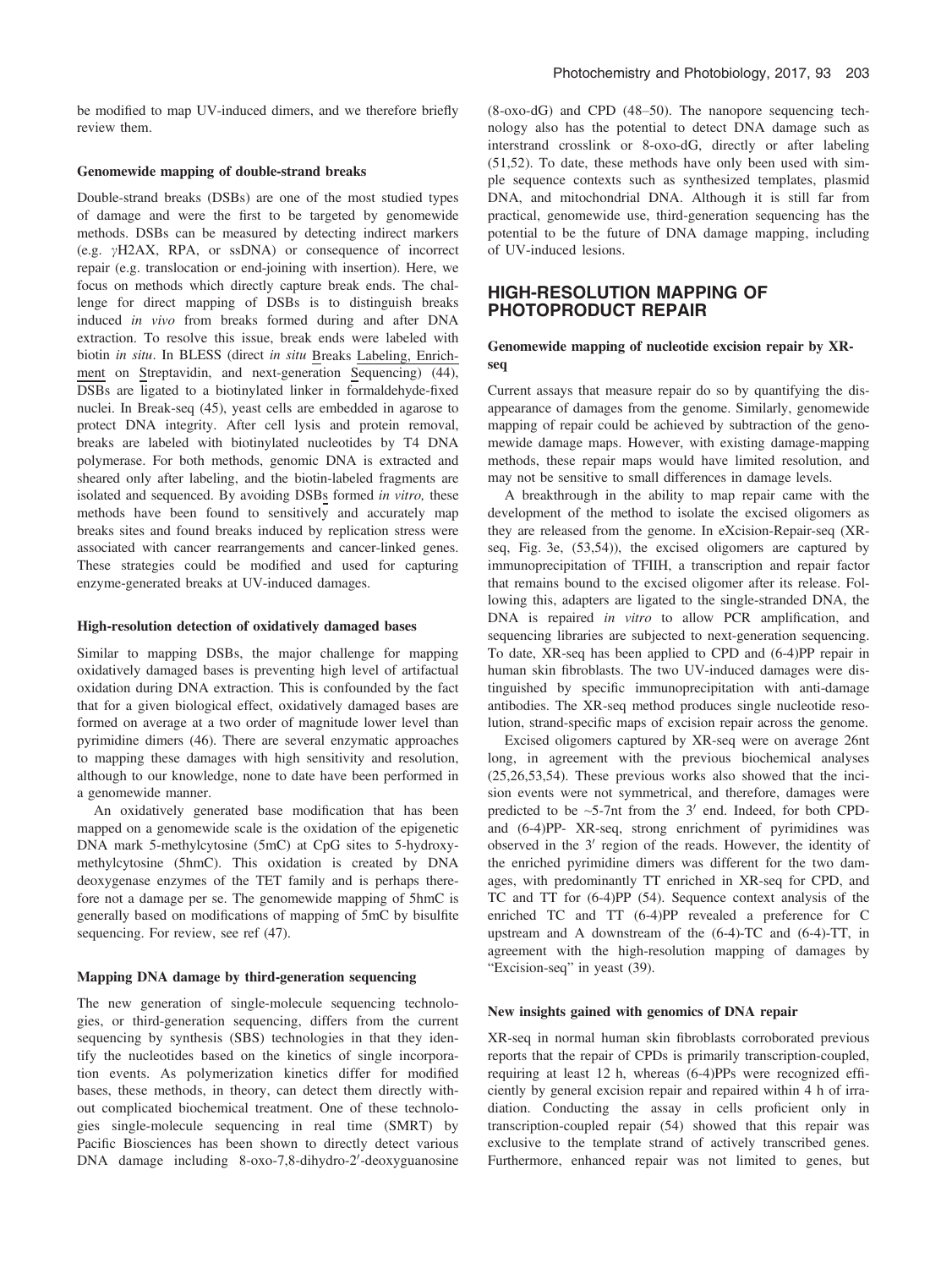

Figure 4. Current model based on genomewide observations for the relationship between chromatin state, repair efficiency, and mutagenesis.

occurred in other regions transcribed by RNA pol II, including bidirectional promoters and enhancers. It is not clear whether the RNAs transcribed in these regulator regions have a functional role, but the results show that as a consequence of this transcription, they are preferentially repaired.

Time-course XR-seq experiments for both CPD and (6-4)PP (53) showed open and actively transcribed regions of the genome, characterized by DNase hypersensitivity and active histone marks, are preferentially repaired at earlier time points (Fig. 4). In contrast, repair in the heterochromatic and repressed regions is low and can persist even 48 h after irradiation.

### RELEVANCE FOR HUMAN HEALTH

Sun exposure increases skin aging and cancer risk. During DNA replication, UV-induced damages block the replicative polymerases. If unresolved, specialized bypass polymerases can be recruited to synthesize past the lesion. However, due the miscoding nature of damages, translesion synthesis has a higher risk of forming a mutation (55). The prediction was therefore that inefficient repair would lead to higher mutations rates. Indeed, using the XR-seq genomewide data, three groups, including us, have been able to show that inefficient excision repair of UV-induced CPDs and (6-4)PP at hard-to-access regions is associated with higher levels of cancer mutagenesis (53,56,57). While these works showed a positive association, the development of genomewide mutagenesis assays will allow direct experiments connecting damage and repair to mutagenesis (58,59).

In cancer research, studying DNA damage and its repair is important not only for understanding carcinogenesis, but also for therapy. The major anti-cancer drugs kill cancer cells by damaging their DNA. These include agents that cause double-strand breaks (doxorubicin) as well as bulky adducts (cisplatin, mitomycinC). Methods that map DNA damage and their repair in a comprehensive and sensitive manner will be advantageous in studying the effect of chemotherapy drugs, and identifying novel approaches to sensitize cells to these chemotherapies.

The majority of studies on UV-induced damage assay damage and repair after acute UVC or UVB exposure. The more accurate treatment would be constant exposure of sunlight-mimicking radiation. Such studies will be technically challenging, as a low dose exposure requires very high specificity, however, as the technologies improve these experiments become feasible and will lead to better models for UV damage formation DNA repair, and their roles in human disease.

### **CONCLUSIONS**

These are exciting times for the DNA repair field as it finally enters the genomic era.

A comprehensive understanding of DNA repair requires understanding how it occurs despite the packaging of DNA in nucleosomes and chromatin, and how it is coordinated with transcription and replication. Comparing the genomewide patterns of DNA damage, DNA repair, chromatin components, transcription, and replication, will allow us to deduce how these processes influence each other. Ideally, as technologies advance, we will be able to study DNA damage and DNA repair not just in human cell lines, but also in disease relevant human tissues and in single cells.

Acknowledgements—We would like to thank Prof. Aziz Sancar for his mentorship, sharing the breadth of his knowledge, his scientific curiosity, his dedication to science, and his love and enthusiasm for discovery. J.H and S.A are supported by NIH grant GM118102.

### **REFERENCES**

1. Cadet, J., A. Grand and T. Douki (2015) Solar UV radiation-induced DNA bipyrimidine photoproducts: formation and mechanistic insights. Top. Curr. Chem. 356, 249–275.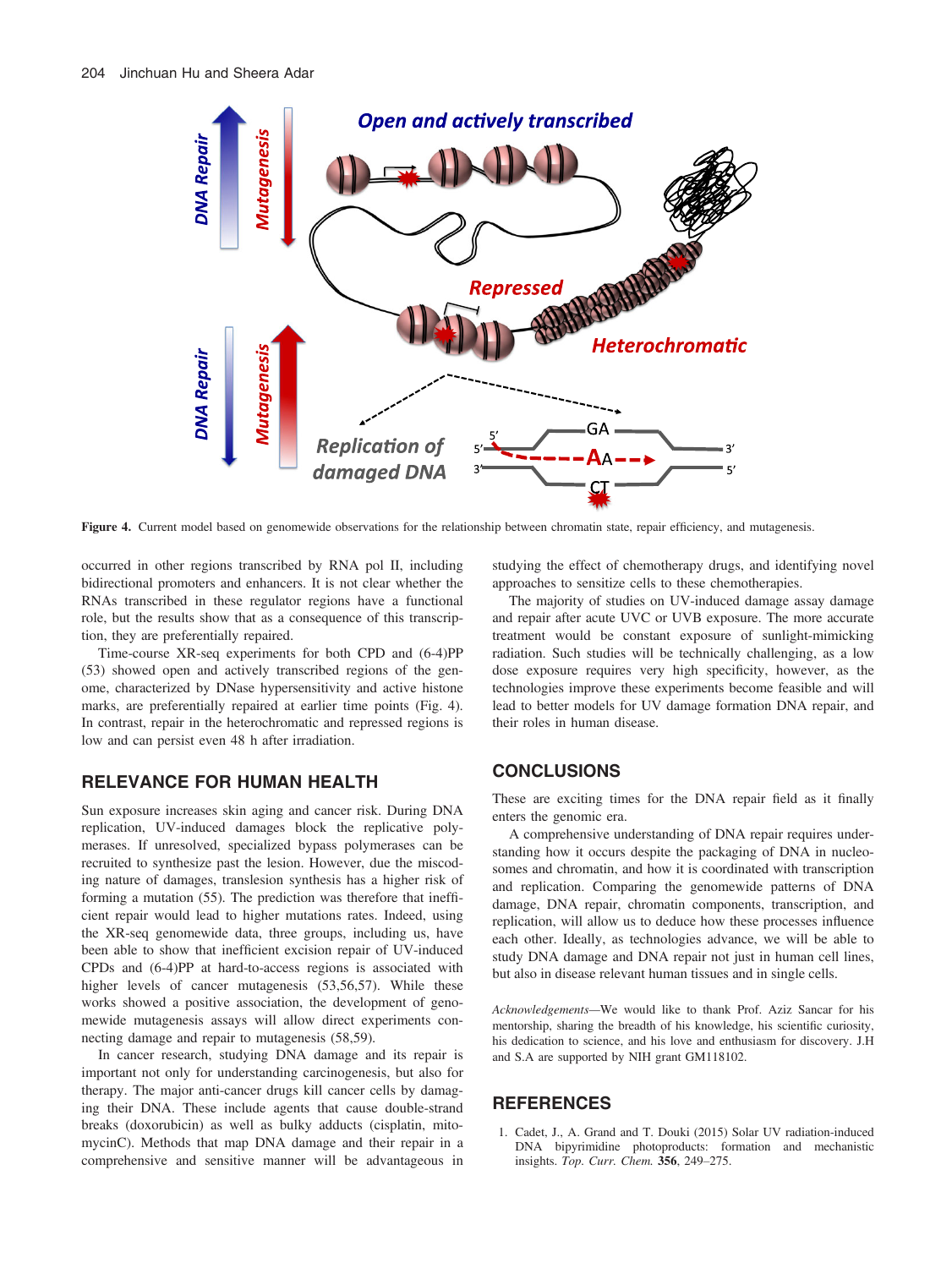- 2. Schreier, W. J., P. Gilch and W. Zinth (2015) Early events of DNA photodamage. Annu. Rev. Phys. Chem. 66, 497–519.
- 3. Sancar, A. (2016) Mechanisms of DNA repair by photolyase and excision nuclease (Nobel lecture). Angew. Chem. Int. Ed. Engl. 55, 8502–8527.
- 4. Reardon, J. T. and A. Sancar (2005) Nucleotide excision repair. Prog. Nucleic Acid Res. 79, 183–235.
- 5. Cleaver, J. E., E. T. Lam and I. Revet (2009) Disorders of nucleotide excision repair: the genetic and molecular basis of heterogeneity. Nat. Rev. Genet. 10, 756–768.
- 6. Kiyohara, C., K. Takayama and Y. Nakanishi (2010) Lung cancer risk and genetic polymorphisms in DNA repair pathways: a metaanalysis. J. Nucleic Acids 2010, 701760.
- 7. Mocellin, S., D. Verdi and D. Nitti (2009) DNA repair gene polymorphisms and risk of cutaneous melanoma: a systematic review and meta-analysis. Carcinogenesis 30, 1735–1743.
- 8. Kemp, M. and J. Hu (2016) PostExcision events in human nucleotide excision repair. Photochem. Photobio. doi:[10.1111/php.12641](http://dx.doi.org/10.1111/php.12641).
- 9. Ozturk, N. (2016) Phylogenetic and functional classification of the Photolyase/Cryptochrome Family. Photochem. Photobio. doi[:10.](http://dx.doi.org/10.1111/php.12676) [1111/php.12676](http://dx.doi.org/10.1111/php.12676).
- 10. Zhong, D. (2015) Electron transfer mechanisms of DNA repair by photolyase. Annu. Rev. Phys. Chem. 66, 691–715.
- 11. Hanawalt, P. C. (2015) Historical perspective on the DNA damage response. DNA Repair 36, 2–7.
- 12. Bohr, V. A., C. A. Smith, D. S. Okumoto and P. C. Hanawalt (1985) DNA repair in an active gene: removal of pyrimidine dimers from the DHFR gene of CHO cells is much more efficient than in the genome overall. Cell 40, 359-369.
- 13. Gaillard, H., R. E. Wellinger and A. Aguilera (2015) Methods to study transcription-coupled repair in chromatin. Methods Mol. Biol. 1288, 273–288.
- 14. Besaratinia, A. and G. P. Pfeifer (2012) Measuring the formation and repair of UV damage at the DNA sequence level by ligationmediated PCR. Methods Mol. Biol. 920, 189–202.
- 15. Li, S. S., R. Waters and M. J. Smerdon (2000) Low- and highresolution mapping of DNA damage at specific sites. Methods 22, 170–179.
- 16. Guo, J., P. C. Hanawalt and G. Spivak (2013) Comet-FISH with strand-specific probes reveals transcription-coupled repair of 8-oxo-Guanine in human cells. Nucleic Acids Res. 41, 7700–7712.
- 17. Furda, A. M., A. S. Bess, J. N. Meyer and B. Van Houten (2012) Analysis of DNA damage and repair in nuclear and mitochondrial DNA of animal cells using quantitative PCR. Methods Mol. Biol. 920, 111–132.
- 18. Gale, J. M., K. A. Nissen and M. J. Smerdon (1987) UV-induced formation of pyrimidine dimers in nucleosome core DNA is strongly modulated with a period of 10.3 bases. Proc. Natl Acad. Sci. U S A 84, 6644–6648.
- 19. Gale, J. M. and M. J. Smerdon (1988) Photofootprint of nucleosome core DNA in intact chromatin having different structural states. J. Mol. Biol. 204, 949–958.
- 20. Mori, T., M. Nakane, T. Hattori, T. Matsunaga, M. Ihara and O. Nikaido (1991) Simultaneous establishment of monoclonal antibodies specific for either cyclobutane pyrimidine dimer or (6-4)photoproduct from the same mouse immunized with ultraviolet-irradiated DNA. Photochem. Photobiol. 54, 225–232.
- 21. Mitchell, D. L., T. D. Nguyen and J. E. Cleaver (1990) Nonrandom induction of pyrimidine-pyrimidone (6-4) photoproducts in ultraviolet-irradiated human chromatin. J. Biol. Chem. 265, 5353– 5356.
- 22. Douki, T. and J. Cadet (2001) Individual determination of the yield of the main UV-induced dimeric pyrimidine photoproducts in DNA suggests a high mutagenicity of CC photolesions. Biochemistry 40, 2495–2501.
- 23. Douki, T., M. Court, S. Sauvaigo, F. Odin and J. Cadet (2000) Formation of the main UV-induced thymine dimeric lesions within isolated and cellular DNA as measured by high performance liquid chromatography-tandem mass spectrometry. J. Biol. Chem. 275, 11678–11685.
- 24. Choi, J. H., S. Gaddameedhi, S. Y. Kim, J. Hu, M. G. Kemp and A. Sancar (2014) Highly specific and sensitive method for measuring nucleotide excision repair kinetics of ultraviolet photoproducts in human cells. Nucleic Acids Res. 42, e29.
- 25. Hu, J. C., J. H. Choi, S. Gaddameedhi, M. G. Kemp, J. T. Reardon and A. Sancar (2013) Nucleotide excision repair in human cells fate of the excised oligonucleotide carrying DNA damage in vivo. J. Biol. Chem. 288, 20918–20926.
- 26. Kemp, M. G., J. T. Reardon, L. A. Lindsey-Boltz and A. Sancar (2012) Mechanism of release and fate of excised oligonucleotides during nucleotide excision repair. J. Biol. Chem. 287, 22889–22899.
- 27. Lee, T. I., S. E. Johnstone and R. A. Young (2006) Chromatin immunoprecipitation and microarray-based analysis of protein location. Nat. Protoc. 1, 729–748.
- 28. Schones, D. E., K. Cui, S. Cuddapah, T. Y. Roh, A. Barski, Z. Wang, G. Wei and K. Zhao (2008) Dynamic regulation of nucleosome positioning in the human genome. Cell 132, 887-898.
- 29. Valouev, A., S. M. Johnson, S. D. Boyd, C. L. Smith, A. Z. Fire and A. Sidow (2011) Determinants of nucleosome organization in primary human cells. Nature 474, 516–520.
- 30. Song, L. and G. E. Crawford (2010) DNase-seq: a high-resolution technique for mapping active gene regulatory elements across the genome from mammalian cells. Cold Spring Harb. Protoc. 2010, pdb prot5384.
- 31. John, S., P. J. Sabo, T. K. Canfield, K. Lee, S. Vong, M. Weaver, H. Wang, J. Vierstra, A. P. Reynolds, R. E. Thurman and J. A. Stamatoyannopoulos (2013) Genome-scale mapping of DNase I hypersensitivity. Curr. Protoc. Mol. Biol. Chapter 27, Unit 21.27.
- 32. Giresi, P. G. and J. D. Lieb (2009) Isolation of active regulatory elements from eukaryotic chromatin using FAIRE (Formaldehyde assisted isolation of regulatory elements). Methods 48, 233–239.
- 33. Buenrostro, J. D., P. G. Giresi, L. C. Zaba, H. Y. Chang and W. J. Greenleaf (2013) Transposition of native chromatin for fast and sensitive epigenomic profiling of open chromatin, DNA-binding proteins and nucleosome position. Nat. Methods 10, 1213–1218.
- 34. Mortazavi, A., B. A. Williams, K. McCue, L. Schaeffer and B. Wold (2008) Mapping and quantifying mammalian transcriptomes by RNA-Seq. Nat. Methods 5, 621–628.
- 35. Teng, Y., M. Bennett, K. E. Evans, H. Zhuang-Jackson, A. Higgs, S. H. Reed and R. Waters (2011) A novel method for the genome-wide high resolution analysis of DNA damage. Nucleic Acids Res. 39, e10.
- 36. Powell, J. R., M. R. Bennett, K. E. Evans, S. Yu, R. M. Webster, R. Waters, N. Skinner and S. H. Reed (2015) 3D-DIP-Chip: a microarray-based method to measure genomic DNA damage. Sci. Rep. 5, 7975.
- 37. Zavala, A. G., R. T. Morris, J. J. Wyrick and M. J. Smerdon (2014) High-resolution characterization of CPD hotspot formation in human fibroblasts. Nucleic Acids Res. 42, 893–905.
- 38. Rhee, H. S. and B. F. Pugh (2011) Comprehensive genome-wide protein-DNA interactions detected at single-nucleotide resolution. Cell 147, 1408–1419.
- 39. Bryan, D. S., M. Ransom, B. Adane, K. York and J. R. Hesselberth (2014) High resolution mapping of modified DNA nucleobases using excision repair enzymes. Genome Res. 24, 1534–1542.
- 40. Mao, P., M. J. Smerdon, S. A. Roberts and J. J. Wyrick (2016) Chromosomal landscape of UV damage formation and repair at single-nucleotide resolution. Proc. Natl Acad. Sci. USA 113, 9057– 9062.
- 41. Ding, J., M. S. Taylor, A. P. Jackson and M. A. M. Reijns (2015) Genome-wide mapping of embedded ribonucleotides and other noncanonical nucleotides using emRiboSeq and EndoSeq. Nat. Protoc. 10, 1433–1444.
- 42. Reijns, M. A., H. Kemp, J. Ding, S. M. de Proce, A. P. Jackson and M. S. Taylor (2015) Lagging-strand replication shapes the mutational landscape of the genome. Nature 518, 502–506.
- 43. Hu, J., J. D. Lieb, A. Sancar and S. Adar (2016) Cisplatin DNA damage and repair maps of the human genome at single-nucleotide resolution. Proc. Natl Acad. Sci. USA 113, 11507–11512.
- 44. Crosetto, N., A. Mitra, M. J. Silva, M. Bienko, N. Dojer, Q. Wang, E. Karaca, R. Chiarle, M. Skrzypczak, K. Ginalski, P. Pasero, M. Rowicka and I. Dikic (2013) Nucleotide-resolution DNA doublestrand break mapping by next-generation sequencing. Nat. Methods 10, 361–365.
- 45. Hoffman, E. A., A. McCulley, B. Haarer, R. Arnak and W. Y. Feng (2015) Break-seq reveals hydroxyurea-induced chromosome fragility as a result of unscheduled conflict between DNA replication and transcription. Genome Res. 25, 402–412.